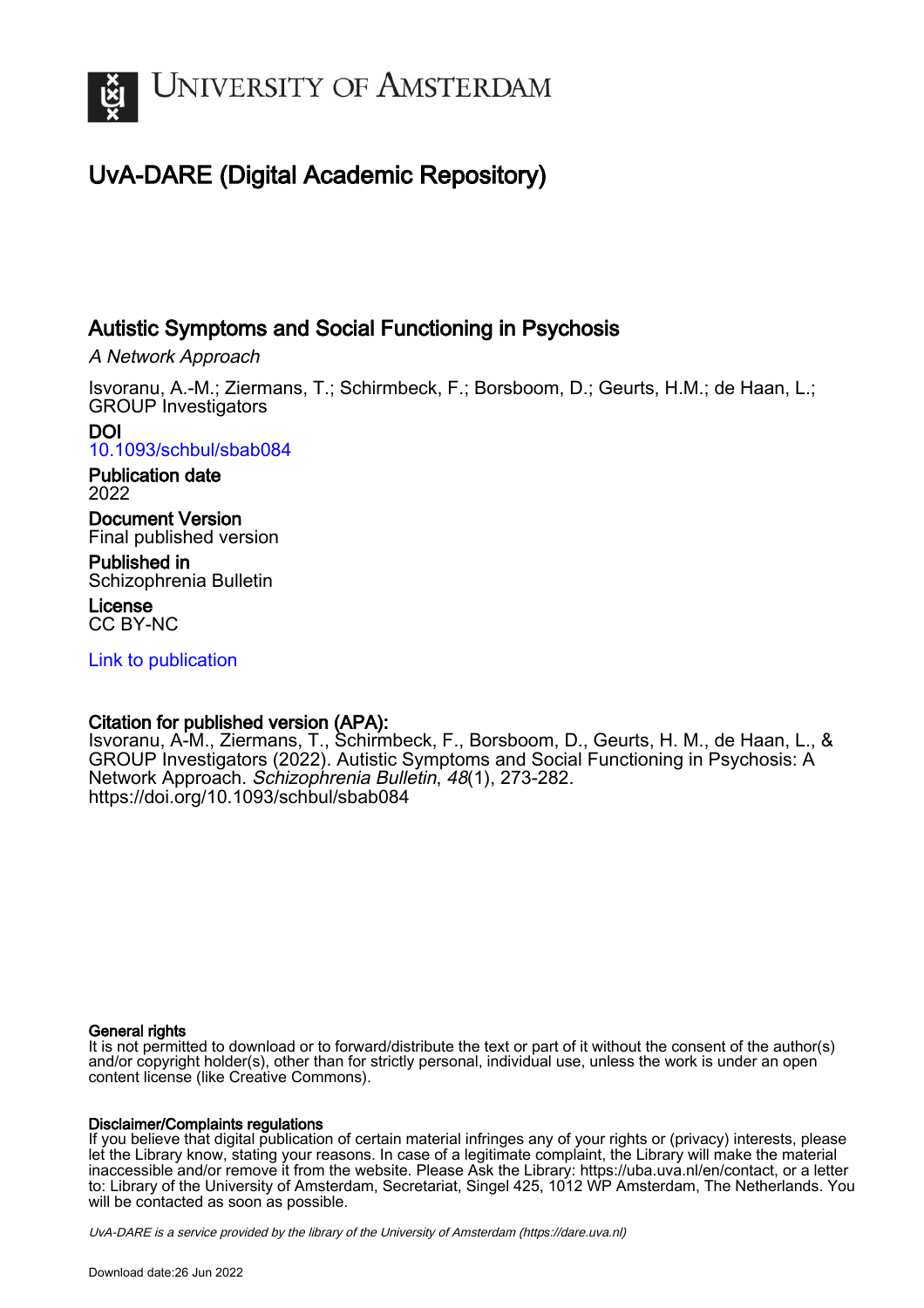# **Autistic Symptoms and Social Functioning in Psychosis: A Network Approach**

#### Adela-Maria Isvoranu[\\*](#page-1-0)<sup>[,1](#page-1-1)[,5](#page-1-2)[,](https://orcid.org/0000-0001-5224-1365)0</sup>, Tim Ziermans<sup>[2](#page-1-3)[,3,](#page-1-4)[5](#page-1-2),0</sup>, Frederike Schirmbeck<sup>3,[4](#page-1-5)</sup>, Denny Borsboom<sup>1</sup>, Hilde M. Geurts<sup>2</sup>, and **Lieuwe de Haan[3](#page-1-4) , GROUP Investigators**

<span id="page-1-5"></span><span id="page-1-4"></span><span id="page-1-3"></span><span id="page-1-1"></span><sup>1</sup>Department of Psychology, Psychological Methods, University of Amsterdam, Amsterdam, The Netherlands; <sup>2</sup>Department of Psychology, Brain and Cognition, Dutch Autism and ADHD Research Center (d'Arc), University of Amsterdam, Amsterdam, The Netherlands; <sup>3</sup>Department of Psychiatry, Amsterdam UMC, University of Amsterdam, Amsterdam, The Netherlands; <sup>4</sup>Arkin Mental Health Care, Amsterdam, The Netherlands; <sup>5</sup>Shared first authorship.

<span id="page-1-2"></span><span id="page-1-0"></span>\*To whom correspondence should be addressed; Department of Psychology, University of Amsterdam, Nieuwe Achtergracht 129B, 1018 WT Amsterdam, The Netherlands; +31 (0)20 525 6870, e-mail: [isvoranu.adela@gmail.com](mailto:isvoranu.adela@gmail.com?subject=)

**Psychotic and autistic symptoms are related to social functioning in individuals with psychotic disorders (PD). The present study used a network approach to (1) evaluate the interactions between autistic symptoms, psychotic symptoms, and social functioning, and (2) investigate whether relations are similar in individuals with and without PD. We estimated an undirected network model in a sample of 504 PD, 572 familial risk for psychosis (FR), and 337 typical comparisons (TC), with a mean age of 34.9 years. Symptoms were assessed with the Autism Spectrum Quotient (AQ; 5 nodes) and the Community Assessment of Psychic Experiences (CAPE; 9 nodes). Social functioning was measured with the Social Functioning Scale (SFS; 7 nodes). We identified statistically significant differences between the FR and PD samples in global strength (***P* **<**  .001) and network structure ( $P < .001$ ). Our results show **autistic symptoms (social interaction nodes) are negatively and more closely related to social functioning (withdrawal, interpersonal behavior) than psychotic symptoms. More and stronger connections between nodes were observed for the PD network than for FR and TC networks, while**  the latter 2 were similar in density  $(P = .11)$  and network **structure** ( $P = .19$ ). The most central items in *strength* for **PD were** *bizarre experiences***,** *social skills***, and** *paranoia***. In conclusion, specific autistic symptoms are negatively associated with social functioning across the psychosis spectrum, but in the PD network symptoms may reinforce each other more easily. These findings emphasize the need for increased clinical awareness of comorbid autistic symptoms in psychotic individuals.**

*Key words:* autism/functional outcome/psychosis/schizo phrenia/network analysis/network models

#### **Introduction**

Psychotic disorders (PD) are typically accompanied by impairments in social functioning, which are often persistent and resistant to therapeutic interventions.<sup>1-3</sup> For many people with a PD diagnosis and their relatives, improvement in the social domain is one of the most preferred outcomes of treatment.<sup>4</sup> One factor that may contribute to poor social functioning in those with psychosis is the presence of autism spectrum condi-tions, which are characterized by social impairments.<sup>[5–](#page-9-3)[9](#page-9-4)</sup> Symptoms within the psychosis and autism spectra commonly co-occur, and recent evidence suggests comorbid autistic symptoms may negatively impact social cognition and functioning in people with psychosis.[4](#page-9-2)[,10](#page-9-5)–[16](#page-9-6) Here, we argue that a better understanding of relations between psychosis, autism, and social functioning is essential to determine appropriate intervention targets.

Network models are relatively novel statistical tools in psychiatric research, which grew popular in the past decade, as they allow zooming into interactions at the symptom level (for clarity, the term "symptom(s)" is used here regardless of whether the underlying assessments are perceived as more indicative of traits or state-like symptoms). The appeal of the network approach is that it can overcome limitations of more traditional research strategies by conceptualizing psychopathology as mutually interacting elements of a complex network (eg, symptoms, biological components, environmental risk factors $(17-22)$  $(17-22)$ . Network analysis can provide information on symptom relations, such as visual representation of the overall network structure, clustering, as well as the relative centrality of specific symptom clusters or "nodes" (ie, which nodes are connected to most other nodes, as well as which nodes connect specific clusters). In addition, network models

<sup>©</sup> The Author(s) 2021. Published by Oxford University Press on behalf of the Maryland Psychiatric Research Center.

This is an Open Access article distributed under the terms of the Creative Commons Attribution-NonCommercial License [\(http://creativecommons.org/](http://creativecommons.org/licenses/by-nc/4.0/) [licenses/by-nc/4.0/](http://creativecommons.org/licenses/by-nc/4.0/)), which permits non-commercial re-use, distribution, and reproduction in any medium, provided the original work is properly cited. For commercial re-use, please contact journals.permissions@oup.com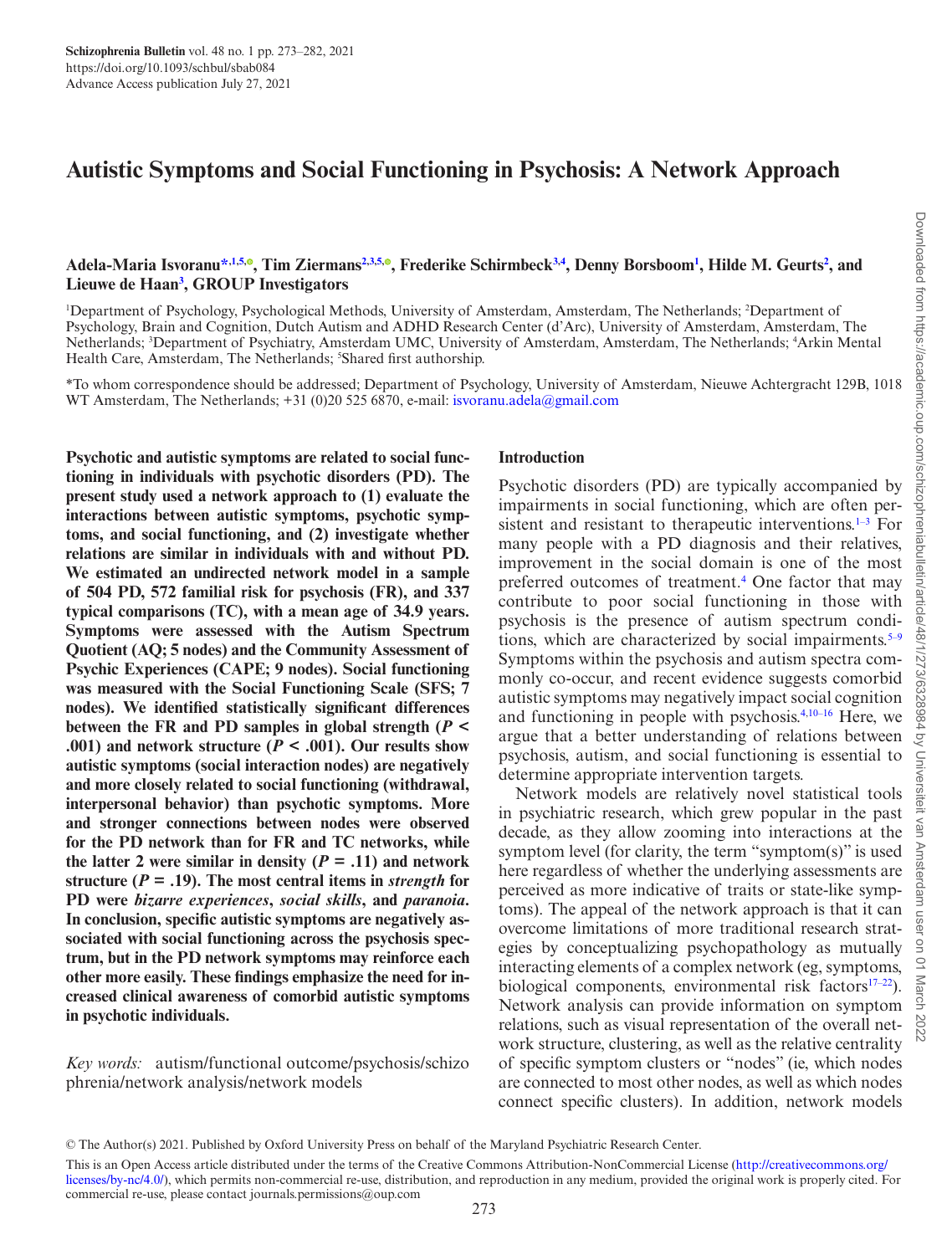have been argued to be especially useful when investigating links between different domains of interest (eg, comorbid features, risk factors, and symptomatology), $19,23,24$  $19,23,24$  $19,23,24$  as they may allow pinpointing specific bridging components (eg, nodes, links), which may provide useful information in identifying suitable treatment targets.

Although recent studies investigated symptom network structures in PD populations, $25$  as well as the im-pact of potential etiological<sup>[20,](#page-9-13)26</sup> and comorbid features,<sup>[27](#page-9-15)</sup> none included the relative impact of comorbid autistic features. Zhou et al<sup>28</sup> conducted a meta-analysis and network analysis ( $n = 2469$  college students) of relations between schizotypal and autistic symptoms. The outcome showed that negative symptoms were strongly correlated with autistic social/communicative symptoms, whereas positive symptoms were inversely correlated with autistic symptoms. However, it is unclear to what extent these findings in student populations translate to more heterogeneous nonclinical or clinical populations and whether the co-occurrence of symptoms can have an incremental impact on outcome.

The main aim of the present study was therefore to use a network approach to explore interactions between autistic symptoms, psychotic symptoms, and social functioning. In addition, we aimed to identify specific nodes within the autism and psychosis spectra that may play a pivotal role in determining social functioning in PD. As both psychosis and autism may represent broad phenotypes that can affect individuals at a subclinical level, $2^9$ we compared network characteristics between individuals with different levels of risk for psychosis: individuals with a familial risk for psychosis (FR), who share a genetic and environmental liability to psychosis due to their relatedness and physical proximity to an individual with a PD, and typical comparisons (TC) drawn from the general population with a default risk for psychosis. Building on the theory-driven work of Ziermans et al,<sup>5</sup> who analyzed aggregated sumscores, we applied a data-driven network approach to establish which autistic symptom clusters would be more closely related to social functioning clusters than psychotic symptom clusters. Furthermore, aligned with previous research showing more densely connected networks for clinical populations $27,30,31$  $27,30,31$  $27,30,31$  we expected that relations within the PD network would be stronger than for FR and TC networks.

#### **Methods**

#### *Sample Characteristics*

We used data from the Genetic Risk and Outcome of Psychosis (GROUP) study, data release 6.0. GROUP is a multisite longitudinal observational study carried out between April 2004 and December 2013, investigating vulnerability and protective factors that may influence the onset and course of PD. The study was approved by the Medical Ethics Committee of the University Medical

Center Utrecht and subsequently by local review boards of each participating institute.<sup>[32](#page-9-20)</sup>

Current analyses included a subset of the full data, from the third data collection time point (ie, 6-year follow-up) and from individuals who completed the measures described below: 504 PD, 572 FR (siblings only), and 337 TC participants, of which 53.9% were male (365, 254, and 153, respectively), with an age range between 21 and 63 years, a mean age of 34.9 years (SD = 8.65), and a mean IQ of 108 (abbreviated IQ based on Arithmetic, Block Design, Digit Symbol-Coding, and Information of the Dutch version of the Wechsler Adult Intelligence Scale—Third Edition<sup>[33](#page-9-21)</sup>). The majority of participants were Caucasian (1244; 88.04%), followed by Mixed ethnicity (94; 6.65%), Surinamese (21; 1.49%), Moroccan (15; 1.06%), Turkish (10; 0.71%), Other (9; 0.64%), Asian  $(2; 0.14\%)$ , Antillean  $(1; 0.07\%)$ , while for 5 individuals (0.35% of the sample) it was unknown. For additional group characteristics see [sTable 3](http://academic.oup.com/schizophreniabulletin/article-lookup/doi/10.1093/schbul/sbab084#supplementary-data) and table 1 in Ziermans et al.<sup>[5](#page-9-3)</sup>

### *Materials*

All individuals completed 3 measures: (1) the Autism Spectrum Quotient (AQ), (2) the Community Assessment of Psychic Experiences (CAPE), and (3) the Social Functioning Scale (SFS), as well as demographic attributes (IQ and age), resulting in 23 variables included in the network. IQ was entered in the networks because it differentiated substantially between groups (see [sTable3\)](http://academic.oup.com/schizophreniabulletin/article-lookup/doi/10.1093/schbul/sbab084#supplementary-data). All questionnaires are widely used, well-validated instruments.[34–](#page-9-22)[38](#page-10-0)

*Autistic Symptoms* The A[Q39](#page-10-1) is a measure of autistic features in individuals. It is a brief, self-administered questionnaire consisting of 50 items (4-point scale:  $1 =$  definitely agree to  $4 =$  definitely disagree). These are divided into five 10-item subcategories: social skills, attention switching, attention to detail, communication, and imagination, scored in the traditional manner, ie, recoded into dichotomous scores with a range of 0–50 for the total score. A higher score indicates a higher level of autistic features in the specified area.

*Psychotic Symptoms* The CAPE[35](#page-10-2) is a measure aimed at detecting psychotic-like experiences. It consists of 42 items (4-point scale:  $1 =$  never to  $4 =$  nearly always), with the reference period for reporting experiences being the past 3 years. The CAPE items correspond to 3 different symptom dimensions: (1) positive, (2) negative, and (3) depression, further subdivided into 9 clusters.<sup>40</sup> These are positive symptoms: bizarre experiences (7 items), hallucinations (4 items), paranoia (5 items), grandiosity (2 items), and magical thinking (2 items); negative symptoms: social withdrawal (4 items), affective flattening (3 items), avolition (7 items), and a single cluster for depression (8 items). A higher score on any dimension indicates higher symptomatology.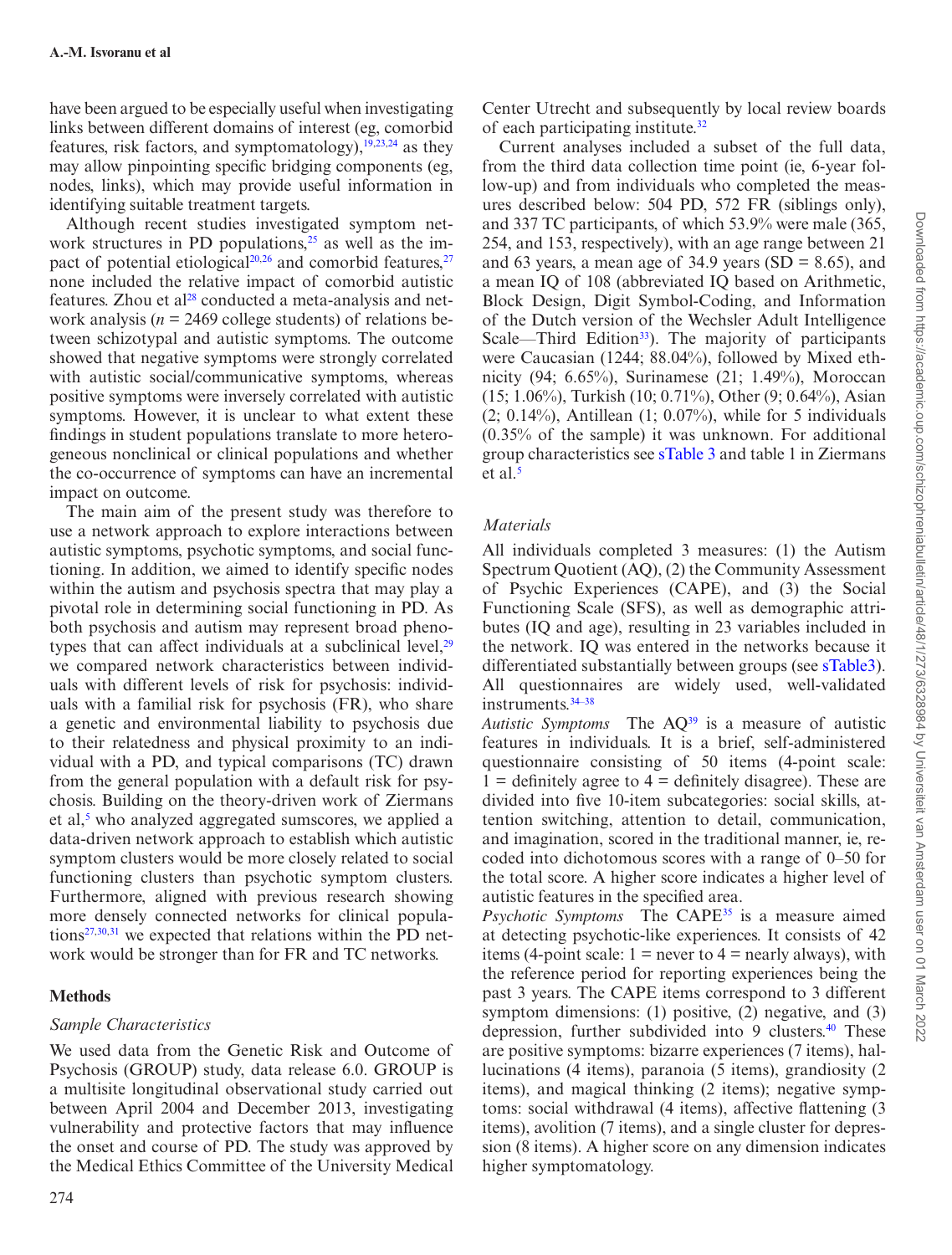*Social Functioning* The SFS<sup>38</sup> is an assessment of social functioning within the past 3 months. The SFS consists of 7 different dimensions: withdrawal (5 items), interaction (4 items), prosocial (22 items), independence performance (13 items), independence competence (13 items), recreation (15 items), and occupation (max. 8 [conditional] items). A score key is used to calculate raw scores, and a higher score indicates higher level of social functioning.

#### *Network Analyses*

We carried out all analyses in the  $R$  statistical software,  $41$ using the packages *bootnet*<sup>42</sup> v1.4.3, *qgraph*<sup>43</sup> v1.6.9, and *networktools*[44](#page-10-7) v1.2.3. Missing data for individual items (under 1% for the 3 scales) were imputed using the package *mice*<sup>[45](#page-10-8)</sup> v3.11.0. The dimensions of the 3 scales, and *age* and estimated *IQ* as covariates, were included as nodes. An edge between 2 nodes represents a partial correlation between the nodes, while controlling for all other nodes in the network.<sup>46</sup> Blue (red) edges were used to illustrate positive (negative) associations, and the wider and more saturated the edge, the stronger the association. *Network Estimation* To estimate the network models, we fitted Gaussian graphical models (undirected network structures) in each group separately. To ensure sparse and interpretable models, we used the least absolute shrinkage and selection operator  $(LASSO)<sup>47</sup>$  statistical regularization technique. Specifically, we employed the graphical LASSO algorithm<sup>48</sup> in combination with Extended Bayesian Information Criterion (EBIC) model selection, with a tuning hyperparameter set to .5, which has now been widely used when estimating network structures.<sup>[26](#page-9-14),[49,](#page-10-12)50</sup> Missing data for individual items were handled using pairwise estimation and Spearman correlations were used when estimating the networks, as recommended for nonnormality distributed data.<sup>51</sup> The network layout was matched using the average of the Fruchterman and Reingold algorithm<sup>[52](#page-10-15)</sup> (ie, each network was first plotted individually and then the layout was averaged), which places the nodes with stronger connections closer to the center of the network.

*Network Comparison* Network structures were constructed and compared using control, family, and PD data. To assess the differences between samples we used the Network Comparison Test  $(NCT)$ .<sup>53</sup> The NCT is a permutation test that investigates differences in the global strength of the networks, their structure, as well as differences in individual edges and centrality measures. We only investigated differences in edges when either the structure or global strength was identified as significantly different. Due to the conservative nature of the NCT, we report results both with and without a Bonferroni correction.

*Centrality Estimation* Centrality indices<sup>54</sup> were computed to investigate which nodes display the highest connectivity and play a central role in bridging different dimensions. Specifically, we computed strength (ie, a measure of how well connected a node is) and bridge strength (ie, a measure of how well a node connects to other clusters). These measures were chosen as they were well aligned with our research aims, while still expected to be robust[.42](#page-10-5) Predictability and expected influence centrality estimates were further computed and included in [Appendix 1 in the Supplementary Online Content](https://academic.oup.com/schizophreniabulletin/article-lookup/doi/10.1093/schbul/sbab084#supplementary-data), for the interested reader. Of note, expected influence disregards the presence of negative edges. As for the SFS assessment a higher score indicates better social functioning, we considered negative edges to be of interest here and thus focused our main analysis on strength and bridge strength centrality metrics.

*Robustness Analysis* Finally, we conducted a robustness analysis to assess the stability and accuracy of our re-sults,<sup>42</sup> available in [Supplement, Appendix 2.](http://academic.oup.com/schizophreniabulletin/article-lookup/doi/10.1093/schbul/sbab084#supplementary-data)

### **Results**

#### *Network Analysis and Comparison*

[sTable 1 in the Supplementary Online Content](http://academic.oup.com/schizophreniabulletin/article-lookup/doi/10.1093/schbul/sbab084#supplementary-data) presents the means and SDs of all individual items. No statistically significant differences were identified between the FR and the TC sample in global strength  $(P = .11)$  and

<span id="page-3-0"></span>**Table 1.** Edge Differences Between Family and PD Samples

| Variable 2              | P Value               |
|-------------------------|-----------------------|
| Attention switching     | .007                  |
| Imagination             | .044                  |
| Imagination             | .047                  |
| Hallucinations          | $1001*$               |
| Grandiosity             | .011                  |
| Grandiosity             | .008                  |
| Grandiosity             | .006                  |
| Magical thinking        | .001                  |
| Magical thinking        | .001                  |
| Social withdrawal       | .026                  |
| Affective flattening    | .039                  |
| Avolition               | .011                  |
| Depression              | .008                  |
| Depression              | .048                  |
| Prosocial activities    | .007                  |
| Prosocial activities    | .013                  |
| Independence perfor-    | .036                  |
| mance                   |                       |
| Independence compe-     | .049                  |
| tence                   |                       |
| Independence compe-     | $< 0.01*$             |
| tence                   |                       |
| Recreational activities | .003                  |
| Recreational activities | .008                  |
|                         | $.002*$               |
| Occupation employment   | .002                  |
| Occupation employment   | .024                  |
| Occupation employment   | $1001*$               |
|                         | Occupation employment |

*Note*: PD, psychotic disorders.

\*Remained significant after Bonferroni correction.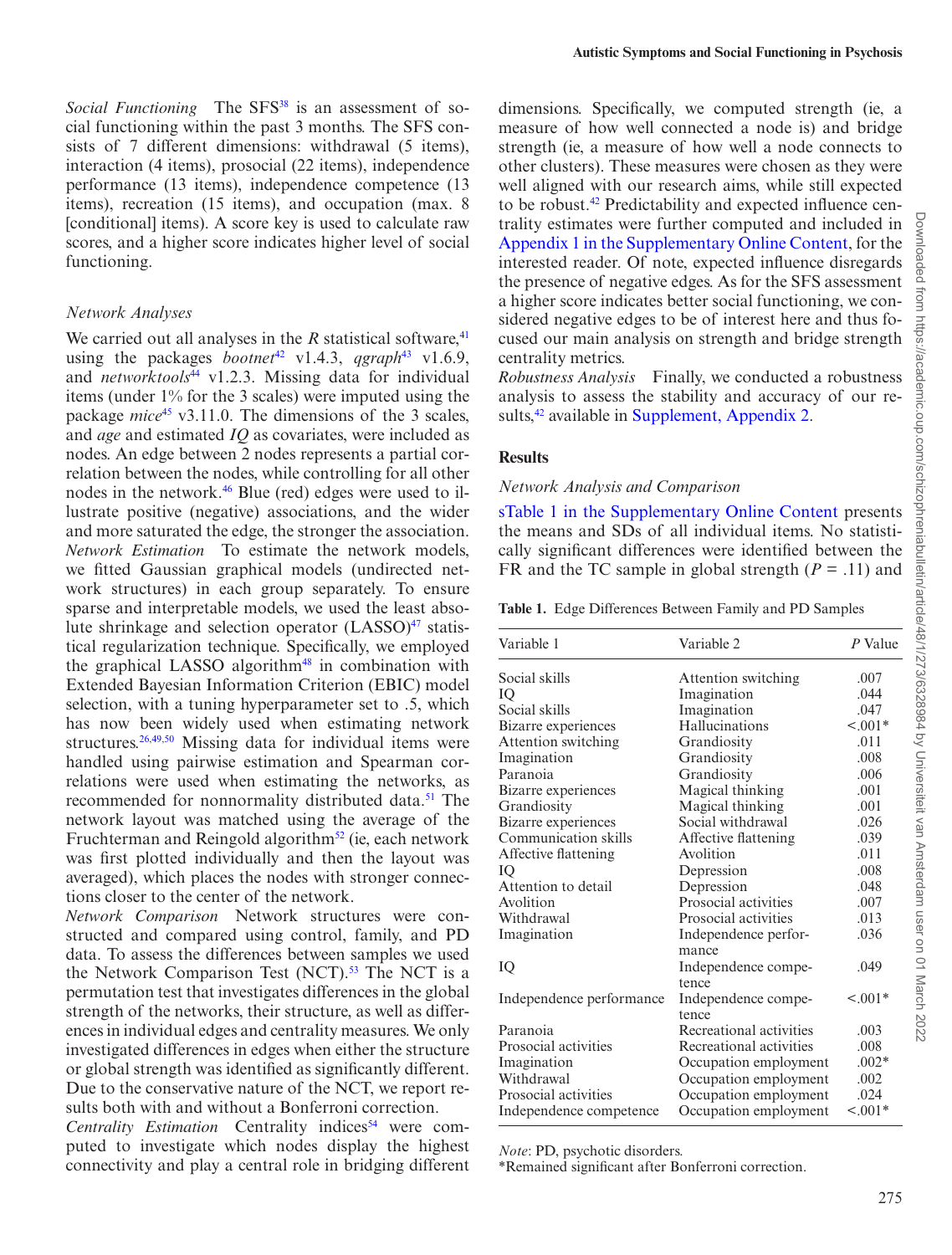network structure  $(P = .19)$ , and therefore we focus our results on the comparison between the FR and the PD sample, of which sample sizes are higher and more comparable.

[Figure 1](#page-4-0) presents the network structures (1) for the FR sample, (2) for the PD sample, (3) highlighting edge (presence and strength) and centrality differences between the 2 networks as identified by the NCT. [Figure](#page-4-0)  [1c](#page-4-0) includes 2 network structures, as to allow pinpointing where specifically the differences lie (eg, in the presence/ absence of edges, as would be the case with the edge between IQ and D, which is present in the PD sample only, or in the strength of the edges, as would be the case with for instance the edge between N2 and N3, which is present in both networks). Overall, within both networks, negative symptoms and depression were more strongly linked to positive psychotic symptoms than autistic symptoms, while autistic symptoms were more closely related to social functioning than psychotic symptoms. The items *social skills* (A1), *attention switching* (A2), and



<span id="page-4-0"></span>**Fig. 1.** Network structure (a) for the family sample (left panel); (b) for the PD sample (right panel); (c) highlighting significant edge differences between the family sample and PD sample (bottom panel). A gray and wider border around a node (bottom panel) indicates a significant difference in strength centrality for that node between the 2 groups (ie, a higher value in the group where the border is present). The nodes represent the different dimensions of the Community Assessment of Psychic Experiences, Autism Spectrum Quotient, Social Functioning, and covariates. Item groups are differentiated by color. The dashed edges in the background (bottom panel) indicate the presence of other edges in the network, which were not identified as significantly different between the networks. The color of the edge indicates the size of the association (blue for positive associations; red for negative associations). For a color version, see this figure online. *Note*: FR, familial risk; PD, psychotic disorders.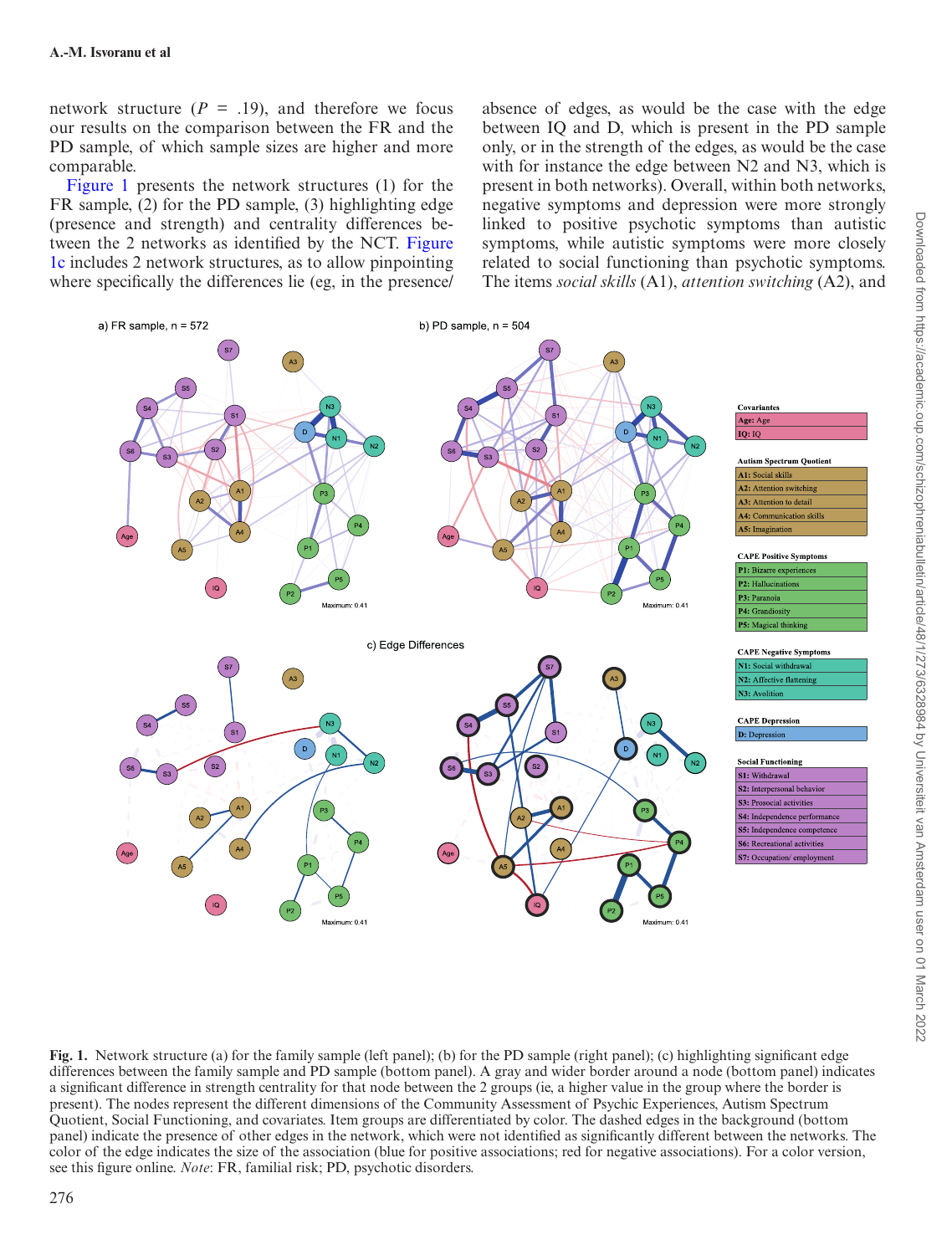<span id="page-5-0"></span>**Table 2.** Strength Centrality Differences Between Family and PD Samples

| Variable                 | P Value       |
|--------------------------|---------------|
| IQ                       | $< 0.01*$     |
| Social skills            | $.002*$       |
| Attention detail         | $< 0.01*$     |
| Imagination              | $< 0.01*$     |
| Bizarre experiences      | $< 0.01*$     |
| Hallucinations           | $< 0.01*$     |
| Paranoia                 | $\leq 0.001*$ |
| Grandiosity              | $< 0.01*$     |
| Magical thinking         | $1001*$       |
| Depression               | .033          |
| Interpersonal behavior   | .008          |
| Prosocial activities     | .028          |
| Independence performance | $1001*$       |
| Independence competence  | $< 0.001*$    |
| Recreational activities  | .049          |
| Occupation employment    | $< 0.001*$    |

*Note*: PD, psychotic disorders.

\*Remained significant after Bonferroni correction.

*communication skills* (A4) were negatively linked to *withdrawal* (S1) and *interpersonal behavior* (S2). For both networks, the item *attention to detail* (A3) did not cluster well with the remaining autism nodes, and instead was more closely related to the CAPE positive psychotic symptoms and depression. Within both networks, *communication skills* (A4) were linked to *paranoia* (P3) (this link is less visible for the FR network, but nonetheless present and not identified as different in edge strength according to the NCT), while *attention switching* (A2) was linked to *bizarre experiences* (P1) and *depression* (D).

Of note, we identified statistically significant differences between the FR and PD samples both in global strength ( $P < .001$ ) and in network structure ( $P < .001$ ). Furthermore, we identified several statistically significant differences between edges (see [table 1\)](#page-3-0) and centrality measures of the 2 networks (see [table 2](#page-5-0)). Especially within the same domain, relations were more connected for the PD network, as more and stronger connections between nodes were observed than for the FR network. All links between autism spectrum items were stronger for the PD network, as well as between the social functioning items and psychotic experiences items. Within the PD network, the item *paranoia* (P3) was positively linked to *recreational activities* (S6), while the item *grandiosity* (P4) was negatively linked to *attention switching* (A2) and *imagination* (A5).

#### *Centrality Analysis*

[Figure 2](#page-6-0) illustrates the node strength for each node in the network, both for the FR and the PD samples. The 3 most central items in terms of strength for the FR sample were *avolition* (N3), *social withdrawal* (N1), and *depression* (D), while for the PD sample these were *bizarre experiences* (P1), *social skills* (A1), and *paranoia* (P3) (see [sFigures 11–14](http://academic.oup.com/schizophreniabulletin/article-lookup/doi/10.1093/schbul/sbab084#supplementary-data) for bootstrapped difference tests).

[Figure 3](#page-6-1) illustrates the bridge strength for each node included in the network, both for the FR and the PD samples. The 3 most central items in terms of bridge strength for the FR sample were *withdrawal* (S1), *social skills* (A1), and *attention switching* (A2), while for the PD sample these were *IQ*, *imagination* (A5), and *social skills* (A1).

#### *Robustness Analysis*

The results of the robustness analyses are presented and described in [Supplementary Online Content, Appendix](http://academic.oup.com/schizophreniabulletin/article-lookup/doi/10.1093/schbul/sbab084#supplementary-data)  [2](http://academic.oup.com/schizophreniabulletin/article-lookup/doi/10.1093/schbul/sbab084#supplementary-data). Generally, the results show high stability both for the FR and the PD network structures Of note, the CS coefficient for bridge strength for the PD network was below the preferred 0.5 cutoff score, but above the recommended 0.25. We therefore advise caution when interpreting this measure.

#### **Discussion**

The current study presents a bird's-eye view of relations between autistic and psychotic symptom clusters, and social functioning in individuals with PD, FR, as well as TC. Our network analyses revealed the following: (1) across all group networks, all autistic nodes, except attention to detail, were more closely related to nodes reflecting frequency of social interactions than psychotic symptom nodes; (2) the FR an TC networks were highly similar in terms of global strength and network structure, prompting further focus on PD and FR network comparisons; (3) the PD network was generally characterized by stronger and more connections than the FR network, though only few individual edges differed significantly after Bonferroni correction; and (4) centrality measures indicated that the relative importance of single nodes may differ between the PD and FR networks. The implications of these findings are discussed further in the paragraphs below.

Importantly, network analysis as a statistical technique is best thought of as an exploratory technique that identifies patterns of conditional independence that may be interpreted as empirical phenomena. These phenomena can hold clues that facilitate a better understanding of the causal structure and dynamics that characterizes disorders.[55](#page-10-18)[,56](#page-10-19) By using a purely data-driven approach that creates an actual image of how symptom clusters may interact with each other, we were able to show that for both the FR and PD networks, autistic symptom clusters were more directly related to social functioning nodes than psychotic symptom clusters. In particular, the autistic nodes "Social skills," "Attention switching," and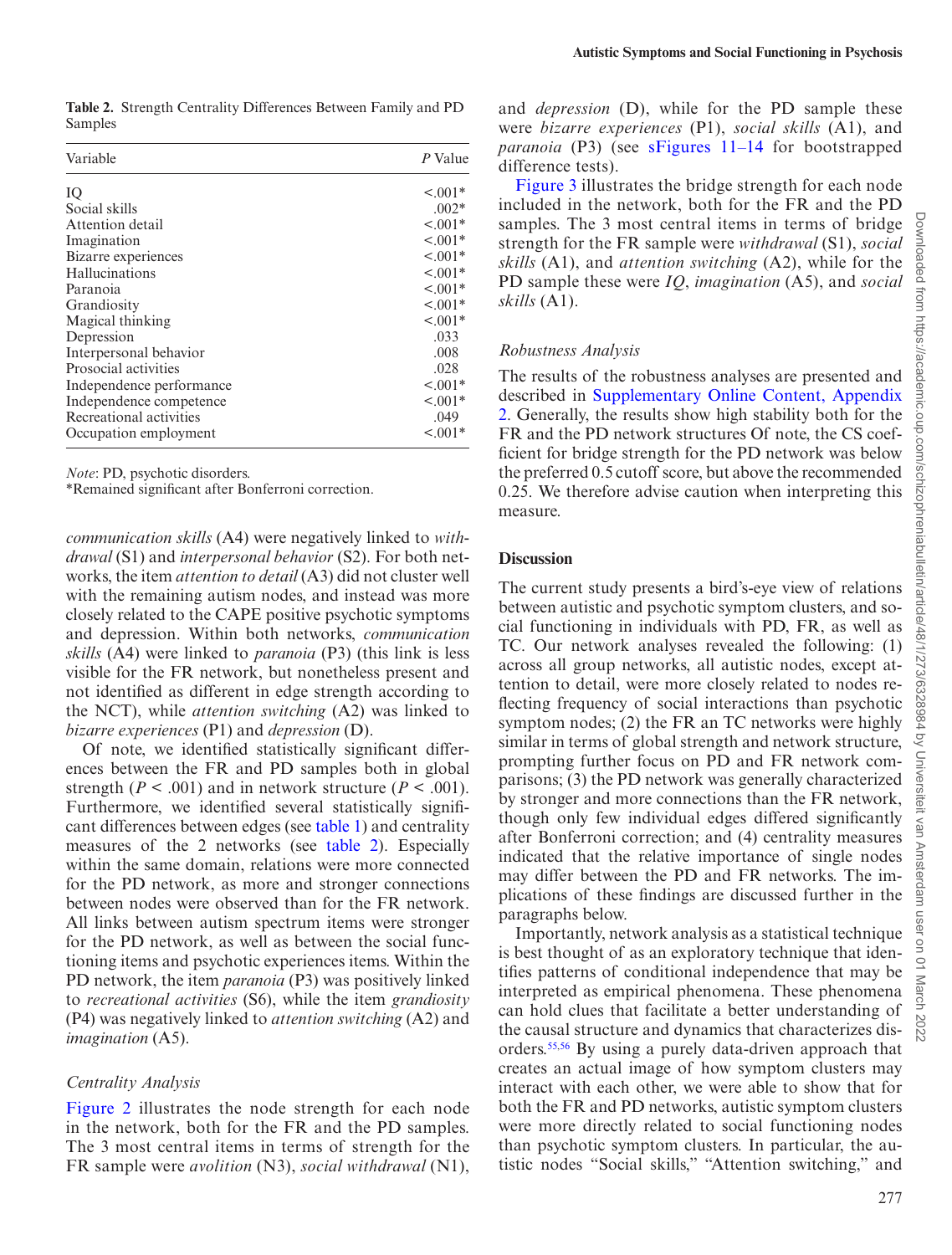#### Strength: FR - Strength: PD



**Fig. 2.** Strength centrality for each node included in the network. The orange line indicates strength centrality for the familiar risk (FR) sample, while the purple line indicates strength centrality for the psychotic disorder (PD) sample. For a color version, see this figure online. \*Remained significant after Bonferroni correction.

<span id="page-6-0"></span>

<span id="page-6-1"></span>**Fig. 3.** Bridge strength centrality for each node included in the network. The orange line indicates bridge strength centrality for the familial risk (FR) sample, while the purple line indicates bridge strength centrality for the psychotic disorder (PD) sample. For a color version, see this figure online.

"Communication skills" were negatively linked to SFS "Withdrawal" and "Interpersonal behavior." While commonly clumped together into a single "social interaction" factor,<sup>36</sup> our results indicate that using standardized assessment of specific autistic symptoms instead—which tend to be relatively stable phenotype—may help better identify social vulnerabilities and resilience in PD, in line with previous findings.<sup>[8,](#page-9-23)[57](#page-10-21)[,58](#page-10-22)</sup> Further, our results show both "Paranoia" and "Social skills" to have a negative edge with "Withdrawal." Therefore, this could be an area within the network where one might expect an interaction effect. Specifically, experiencing both increased paranoia and poor (autistic-like) social skills could be related to severe social withdrawal. In addition, focusing on withdrawal (which was also identified to have high

bridging properties in both populations) may in turn facilitate better outcomes.

One of the general objectives of the GROUP project<sup>[32](#page-9-20)</sup> is to investigate vulnerability factors contributing to the expression of psychosis. However, the current FR network structure was highly similar to the TC network. This could suggest that interrelations between autistic, psychotic, and social functioning features are either a poor indicator of latent manifestations of PD, or they may only become clinically relevant for psychosis onset in high-risk individuals if other (mediating) factors are entered into the equation. There is some evidence in favor of the latter, as a recent network study based on data collected with the experience sampling method showed that inclusion of a "stress" node resulted in a higher number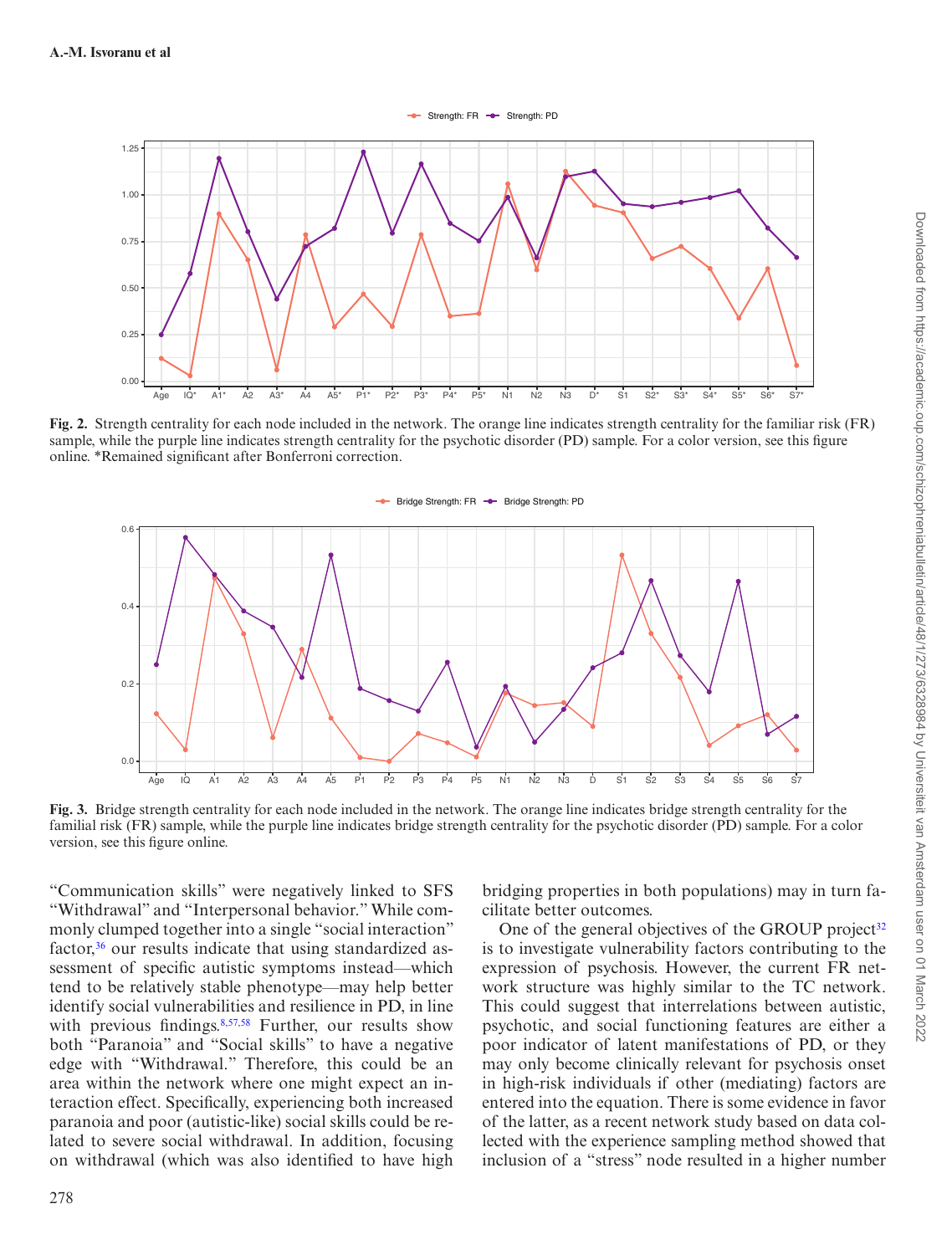of network connections, with stress having a central position in the network structure across TC, FR, and PD groups, and also showing direct connections with subsequent psychotic experiences.<sup>59</sup> Future studies including high-risk samples should aim to replicate current findings and are encouraged to incorporate known risk factors, such as distress and childhood trauma<sup>[26,](#page-9-14)60</sup> into network structures.

Given its global similarity with the TC network and the larger and more comparable sample size, the FR network was subsequently used for network comparisons with PD. In line with our expectation, the PD network was denser than the FR network, with more connections identified especially between nodes of the same domain. This included the connection between "Hallucinations" and "Bizarre experiences," one of the main links surviving Bonferroni correction [\(table 1](#page-3-0)) and indicating the strong presence of feedback loops between the psychotic symptoms. Denser network structures have been previously reported for PD,<sup>59</sup> and more so for nonremission compared to remission, $27$  but also for other clinical populations. $30,31$  $30,31$ Presumably, and in line with network theory,<sup>18</sup> this could reflect the capacity of symptoms to reinforce each other much more steadily, resulting in a higher level of vulnerability, $30$  eg, the occurrence of high frequent hallucinations may more easily trigger an increase of other positive symptoms such as thought interference (as indicated by the "Bizarre experiences" node, in some studies referred to as "Delusions"[61\)](#page-10-25). However, denser networks may also reflect a greater potential for more (transfer) effect of treatments. In line with this, it was found that treatment-responsive individuals diagnosed with PD had more densely connected symptom networks after antipsychotic treatment than did treatment-responsive individuals at baseline, $62$  which could indicate that in the presence of a more densely connected network structure (ie, even under greater severity), treatment may be more efficient. Identifying how these specific mechanisms act may be an important next step in the field of network modeling. Of note, research in other domains—especially depression—also identified less dense network structures in clinical populations. $63,64$  These findings could indicate that symptom reactivity may be different across various mental disorders, and raises the question of whether network topology differs across distinct mental health conditions.

Centrality analyses revealed many statistically significant differences between the FR and PD sample (see [figure 2](#page-6-0) and [table 2\)](#page-5-0), with most surviving the Bonferroni correction. The strongest nodes for FR were negative and depressive symptoms and for PD positive and autistic symptoms, suggesting that the relative importance of single nodes differs between populations. For the PD group, such findings emphasize that an increase in positive and autistic symptoms may quickly impact neighboring nodes and thus lead the network structure faster into a disorder state, while for the FR group a focus on affective symptoms may be warranted. While at this stage this remains hypothesis generating, longitudinal research can further investigate these timescales in future studies, preferably with adjusted questionnaires that allow for more variation to capture differences in trait and statelike symptoms.

In terms of bridge centrality [\(figure 3](#page-6-1)), ie, how well individual nodes connect to other node clusters, the overall profile was rather different for FR and PD. For brevity, we highlight only 2 individual nodes here, fully acknowledging that other findings might merit further discussion as well. First, although IQ was virtually irrelevant within the FR network, and showing marginal strength in the PD network, it does show widespread connections to individual nodes in the PD network structure. This illustrates that lower IQ is as much a part of the clinical phenotype of PD as any other node in the network and should not automatically be "controlled" for in experimental group comparisons. Second, "Attention to detail," unlike any other node, does not cluster within its expected domain (ie, AQ node cluster) and is relatively unrelated to other nodes. This is strikingly similar to the network results in a nonclinical student population, $28$  as well as with previous research that identified, in 2 clinical samples, attention to detail to be the least central node and only weakly connected to other nodes.<sup>65</sup> This finding further fits with different factor models of the AQ, in which attention to detail comprises its own separate factor. We therefore suggest attention to detail is subject to further scrutiny with regard to its construct validity.

The current study should be considered in light of several limitations. First, our analyses are exploratory in nature and our findings are hypothesis generating. In light of this, we chose to use the *EBICglasso* algorithm in the estimation of the network, erring on the side of discovery. Of note, however, is that this may be more prone to specificity concerns<sup>[51,](#page-10-14)66</sup> and as such we recommend caution in interpreting smaller edges and replication of results. Second, current results are based on cross-sectional data and thus causality cannot be inferred. Third, our study did not identify statistically significant differences between the TC and FR sample in global strength and structure. This may be a real effect, or may result from limited power of the NCT to identify effects (ie, the control sample is considered small for network analysis). Further, scientific conclusions and policy decisions should not be based only on whether a *P* value passes a specific threshold.<sup>67</sup> It is thus essential for future research with larger sample sizes to attempt to replicate current results. Given these findings, as well as our aim to retain comparable sample sizes while comparing the networks using the NCT (ie, as to avoid effects due to sample size), we chose not to collapse TC and FR samples, but keep these independent. Of note, while means (and thus severity) should not play a role in the network structure and the NCT, the variance could affect the results if floor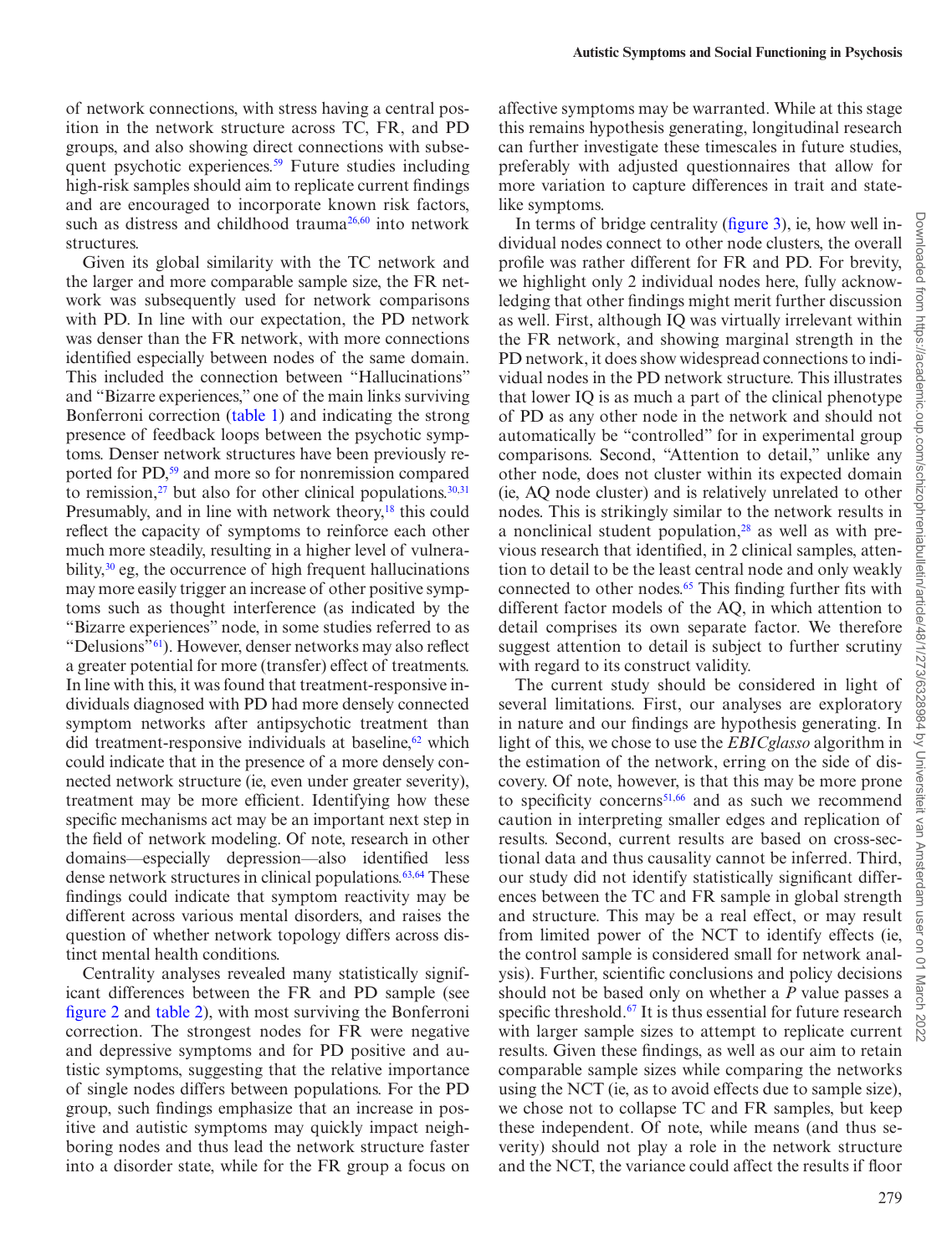or ceiling effects are present. Here, we did not identify such pronounced effects. Fourth, despite their psychometric strengths and common use, self-report questionnaires have inherent limitations to capture psychological phenomena (eg, cultural bias, debatable factor structures). In addition, some of the subdomains of AQ and SFS could be argued to be conceptually related constructs. Nonetheless, overlap in measurement can usually be seen through very strong connections between 2 items in a network, which was not the case here (ie, not even for the 2 withdrawal items). Correlations of AQ and CAPE were modest and response types for all questionnaires were quite different and as such we do not expect current results and conclusions to be explained away by measurement overlap. Finally, denser network structures could also be an indication of the presence of a common cause (eg, a central dysfunction in the brain), but this seems unlikely as even constructs within the same domain (eg, positive vs negative psychotic symptoms) are generally considered to derive from different etiological pathways.

### **Conclusions**

To conclude, the present study was the first to use a datadriven network approach in an aim to explore interactions between autistic symptoms, psychotic symptoms, and social functioning across different levels of risk for psychosis. While the presence of autistic symptoms has a general negative effect on social functioning, in the PD network autistic and psychotic symptoms may reinforce each other more strongly than for unaffected individuals, and thereby affect social functioning more steadily. On the one hand, this suggests an increased vulnerability for bispectral symptomatology, on the other hand a greater potential for more (transfer) effect of treatments. Consequently, these findings emphasize the need for increased clinical awareness and default assessment of comorbid autistic symptoms in individuals with a PD to help enrich their daily social environments.

#### **Genetic Risk and Outcome of Psychosis (GROUP) Investigators GROUP investigators are:**  van Amelsvoort Therese<sup>7</sup>, Bartels-Velthuis Agna A.<sup>8</sup>, Simons Claudia J.P.<sup>7,9</sup>, van Os Jim<sup>10,11</sup>

7 Maastricht University Medical Center, Department of Psychiatry and Neuropsychology, School for Mental Health and Neuroscience, Maastricht, The Netherlands 8 University of Groningen, University Medical Center Groningen, University Center for Psychiatry, Rob Giel Research center, Groningen, The Netherlands

9 GGzE Institute for Mental Health Care, Eindhoven, The Netherlands

10University Medical Center Utrecht, Department of Psychiatry, Brain Centre Rudolf Magnus, Utrecht University, Utrecht, The Netherlands

11King's College London, King's Health Partners, Department of Psychosis Studies, Institute of Psychiatry, London, United Kingdom

## **Supplementary Material**

Supplementary material is available at *Schizophrenia Bulletin* online.

# **Funding**

The infrastructure for the GROUP study is funded through the Geestkracht programme of the Dutch Health Research Council (Zon-Mw, grant number 10- 000-1001), and matching funds from participating pharmaceutical companies (Lundbeck, AstraZeneca, Eli Lilly, Janssen Cilag) and universities and mental health care organizations (Amsterdam: Academic Psychiatric Centre of the Academic Medical Center and the mental health institutions: GGZ Ingeest, Arkin, Dijk en Duin, GGZ Rivierduinen, Erasmus Medical Centre, GGZ Noord Holland Noord. Groningen: University Medical Center Groningen and the mental health institutions: Lentis, GGZ Friesland, GGZ Drenthe, Dimence, Mediant, GGNet Warnsveld, Yulius Dordrecht and Parnassia psycho-medical center, The Hague. Maastricht: Maastricht University Medical Centre and the mental health institutions: GGzE, GGZ Breburg, GGZ Oost-Brabant, Vincent van Gogh voor Geestelijke Gezondheid, Mondriaan, Virenze riagg, Zuyderland GGZ, MET ggz, Universitair Centrum Sint-Jozef Kortenberg, CAPRI University of Antwerp, PC Ziekeren Sint-Truiden, PZ Sancta Maria Sint-Truiden, GGZ Overpelt, OPZ Rekem. Utrecht: University Medical Center Utrecht and the mental health institutions: Altrecht, GGZ Centraal, and Delta). A.-M.I. was supported by the Netherlands Organization for Scientific Research (NWO), grant number 406.16.516. D.B. was supported by the European Research Council (ERC) Consolidator Grant, grant number 647209. This work was further supported by the Brain & Behavior Research Foundation (NARSAD Young Investigator grant, number 25500 to T.Z.).

### **Acknowledgments**

We are grateful for the generosity of time and effort by all included individuals. Furthermore, we would like to thank all research personnel involved in the GROUP project, in particular: Joyce van Baaren, Erwin Veermans, Ger Driessen, Truda Driesen, and Erna van 't Hag. We would also like to thank Veronika Kovacs, who carried out preliminary analyses for this project as part of her master thesis at the University of Amsterdam. The authors have declared that there are no conflicts of interest in relation to the subject of this study.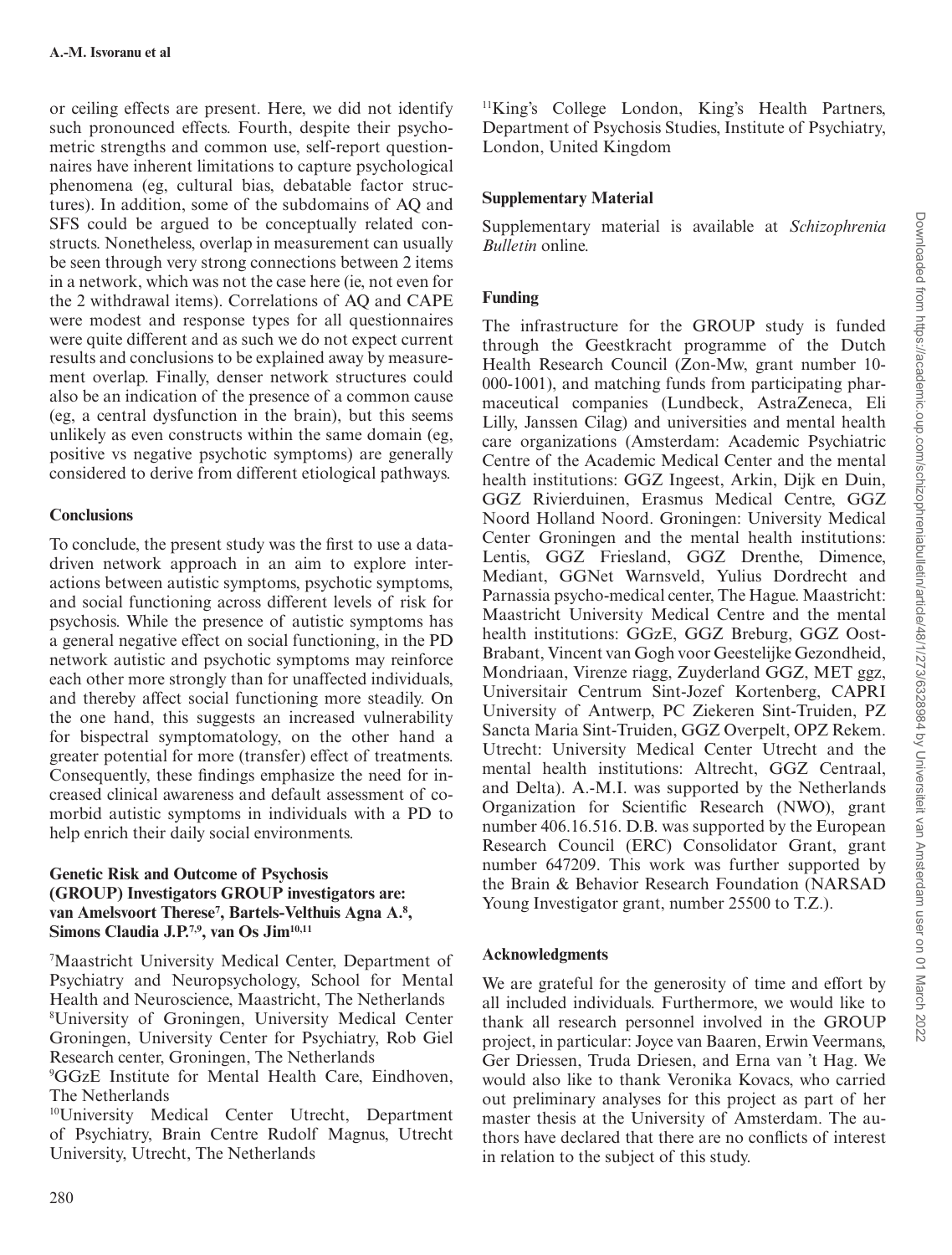#### **References**

- <span id="page-9-0"></span>1. Oorschot M, Lataster T, Thewissen V, et al. Symptomatic remission in psychosis and real-life functioning. *Br J Psychiatry.* 2012;201(3):215–220.
- 2. Robinson DG, Woerner MG, McMeniman M, Mendelowitz A, Bilder RM. Symptomatic and functional recovery from a first episode of schizophrenia or schizoaffective disorder. *Am J Psychiatry.* 2004;161(3):473–479.
- <span id="page-9-1"></span>3. Wykes T, Steel C, Everitt B, Tarrier N. Cognitive behavior therapy for schizophrenia: effect sizes, clinical models, and methodological rigor. *Schizophr Bull.* 2008;34(3):523–537.
- <span id="page-9-2"></span>4. de Crescenzo F, Postorino V, Siracusano M, et al. Autistic symptoms in schizophrenia spectrum disorders: a systematic review and meta-analysis. *Front Psychiatry.* 2019;10(78):1–11.
- <span id="page-9-3"></span>5. Ziermans TB, Schirmbeck F, Oosterwijk F, Geurts HM, De Haan L. Autistic traits in psychotic disorders: prevalence, familial risk, and impact on social functioning. *Psychol Med.* 2020:1–10.
- 6. Deste G, Vita A, Penn DL, Pinkham AE, Nibbio G, Harvey PD. Autistic symptoms predict social cognitive performance in patients with schizophrenia. *Schizophr Res.* 2020;215:113–119.
- 7. Bechi M, Agostoni G, Buonocore M, et al. The influence of premorbid adjustment and autistic traits on social cognitive dysfunction in schizophrenia. *J Int Neuropsychol Soc.* 2020;26(3):276–285.
- <span id="page-9-23"></span>8. Vaskinn A, Abu-Akel A. The interactive effect of autism and psychosis severity on theory of mind and functioning in schizophrenia. *Neuropsychology.* 2019;33(2):195–202.
- <span id="page-9-4"></span>9. Howes OD, Murray RM. Schizophrenia: an integrated sociodevelopmental-cognitive model. *Lancet*. sociodevelopmental-cognitive model. *Lancet.* 2014;383(9929):1366–1387.
- <span id="page-9-5"></span>10. Lugnegård T, Hallerbäck MU, Gillberg C. Asperger syndrome and schizophrenia: overlap of self-reported autistic traits using the Autism-spectrum Quotient (AQ). *Nord J Psychiatry.* 2015;69(4):268–274.
- 11. Deste G, Barlati S, Gregorelli M, et al. Looking through autistic features in schizophrenia using the PANSS Autism Severity Score (PAUSS). *Psychiatry Res.* 2018;270:764–768.
- 12. Chandrasekhar T, Copeland JN, Spanos M, Sikich L. Autism, psychosis, or both? Unraveling complex patient presentations. *Child Adolesc Psychiatr Clin N Am.* 2020;29(1):103–113.
- 13. Kincaid DL, Doris M, Shannon C, Mulholland C. What is the prevalence of autism spectrum disorder and ASD traits in psychosis? A systematic review. *Psychiatry Res.* 2017;250:99–105.
- 14. Sullivan S, Rai D, Golding J, Zammit S, Steer C. The association between autism spectrum disorder and psychotic experiences in the Avon longitudinal study of parents and children (ALSPAC) birth cohort. *J Am Acad Child Adolesc Psychiatry.* 2013;52(8):806–814.e2.
- 15. Chisholm K, Lin A, Abu-Akel A, Wood SJ. The association between autism and schizophrenia spectrum disorders: a review of eight alternate models of co-occurrence. *Neurosci Biobehav Rev.* 2015;55:173–183.
- <span id="page-9-6"></span>16. Barlati S, Deste G, Gregorelli M, Vita A. Autistic traits in a sample of adult patients with schizophrenia: prevalence and correlates. *Psychol Med.* 2019;49(1):140–148.
- <span id="page-9-7"></span>17. Borsboom D, Cramer AO. Network analysis: an integrative approach to the structure of psychopathology. *Annu Rev Clin Psychol.* 2013;9:91–121.
- <span id="page-9-24"></span>18. Borsboom D. A network theory of mental disorders. *World Psychiatry.* 2017;16(1):5–13.
- <span id="page-9-9"></span>19. Isvoranu A-M, Boyette L-L, Guloksuz S, Borsboom D. Symptom network models of psychosis. In: Tamminga CA, Ivleva EI, Reininghaus U, van Os J, eds. *Psychotic Disorders: Comprehensive Conceptualization and Treatments*. Oxford, England: Oxford University Press; 2020.
- <span id="page-9-13"></span>20. Isvoranu AM, Guloksuz S, Epskamp S, van Os J, Borsboom D; GROUP Investigators. Toward incorporating genetic risk scores into symptom networks of psychosis. *Psychol Med.* 2020;50(4):636–643.
- 21. Borsboom D, Cramer AOJ, Kalis A. Brain disorders? Not really: why network structures block reductionism in psychopathology research. *Behav Brain Sci.* 2019;42(e2):1–63.
- <span id="page-9-8"></span>22. Fonseca-Pedrero E, Ortuño J, Debbané M, et al. The network structure of schizotypal personality traits. *Schizophr Bull.* 2018;44(suppl 2):S468–S479.
- <span id="page-9-10"></span>23. Cramer AOJ, Waldorp LJ, van der Maas HLJ, Borsboom D. Comorbidity: a network perspective. *Behav Brain Sci.* 2010;33(2–3):137–193.
- <span id="page-9-11"></span>24. Boschloo L, van Borkulo CD, Rhemtulla M, Keyes KM, Borsboom D, Schoevers RA. The network structure of symptoms of the diagnostic and statistical manual of mental disorders. *PLoS One.* 2015;10(9):e0137621.
- <span id="page-9-12"></span>25. van Rooijen G, Isvoranu AM, Meijer CJ, van Borkulo CD, Ruhé HG, de Haan L; GROUP investigators. A symptom network structure of the psychosis spectrum. *Schizophr Res.* 2017;189:75–83.
- <span id="page-9-14"></span>26. Isvoranu AM, van Borkulo CD, Boyette LL, Wigman JT, Vinkers CH, Borsboom D; Group Investigators. A network approach to psychosis: pathways between childhood trauma and psychotic symptoms. *Schizophr Bull.* 2017;43(1):187–196.
- <span id="page-9-15"></span>27. van Rooijen G, Isvoranu AM, Kruijt OH, et al.; GROUP investigators. A state-independent network of depressive, negative and positive symptoms in male patients with schizophrenia spectrum disorders. *Schizophr Res.* 2018;193:232–239.
- <span id="page-9-16"></span>28. Zhou HY, Yang HX, Gong JB, et al. Revisiting the overlap between autistic and schizotypal traits in the non-clinical population using meta-analysis and network analysis. *Schizophr Res.* 2019;212:6–14.
- <span id="page-9-17"></span>29. Guloksuz S, van Os J. The slow death of the concept of schizophrenia and the painful birth of the psychosis spectrum. *Psychol Med.* 2018;48(2):229–244.
- <span id="page-9-18"></span>30. van Borkulo C, Boschloo L, Borsboom D, Penninx BW, Waldorp LJ, Schoevers RA. Association of symptom network structure with the course of [corrected] depression. *JAMA Psychiatry.* 2015;72(12):1219–1226.
- <span id="page-9-19"></span>31. Wigman JT, van Os J, Borsboom D, et al.; MERGE. Exploring the underlying structure of mental disorders: cross-diagnostic differences and similarities from a network perspective using both a top-down and a bottom-up approach. *Psychol Med.* 2015;45(11):2375–2387.
- <span id="page-9-20"></span>32. Korver N, Quee PJ, Boos HB, Simons CJ, de Haan L; GROUP investigators. Genetic Risk and Outcome of Psychosis (GROUP), a multi-site longitudinal cohort study focused on gene-environment interaction: objectives, sample characteristics, recruitment and assessment methods. *Int J Methods Psychiatr Res.* 2012;21(3):205–221.
- <span id="page-9-21"></span>33. van der Heijden P, van den Bos P, Mol B, Kessels RP. Structural validity of the Dutch-language version of the WAIS-III in a psychiatric sample. *Appl Neuropsychol Adult.* 2013;20(1):41–46.
- <span id="page-9-22"></span>34. Chan EHC, Kong SDX, Park SH, et al. Validation of the social functioning scale: comparison and evaluation in early